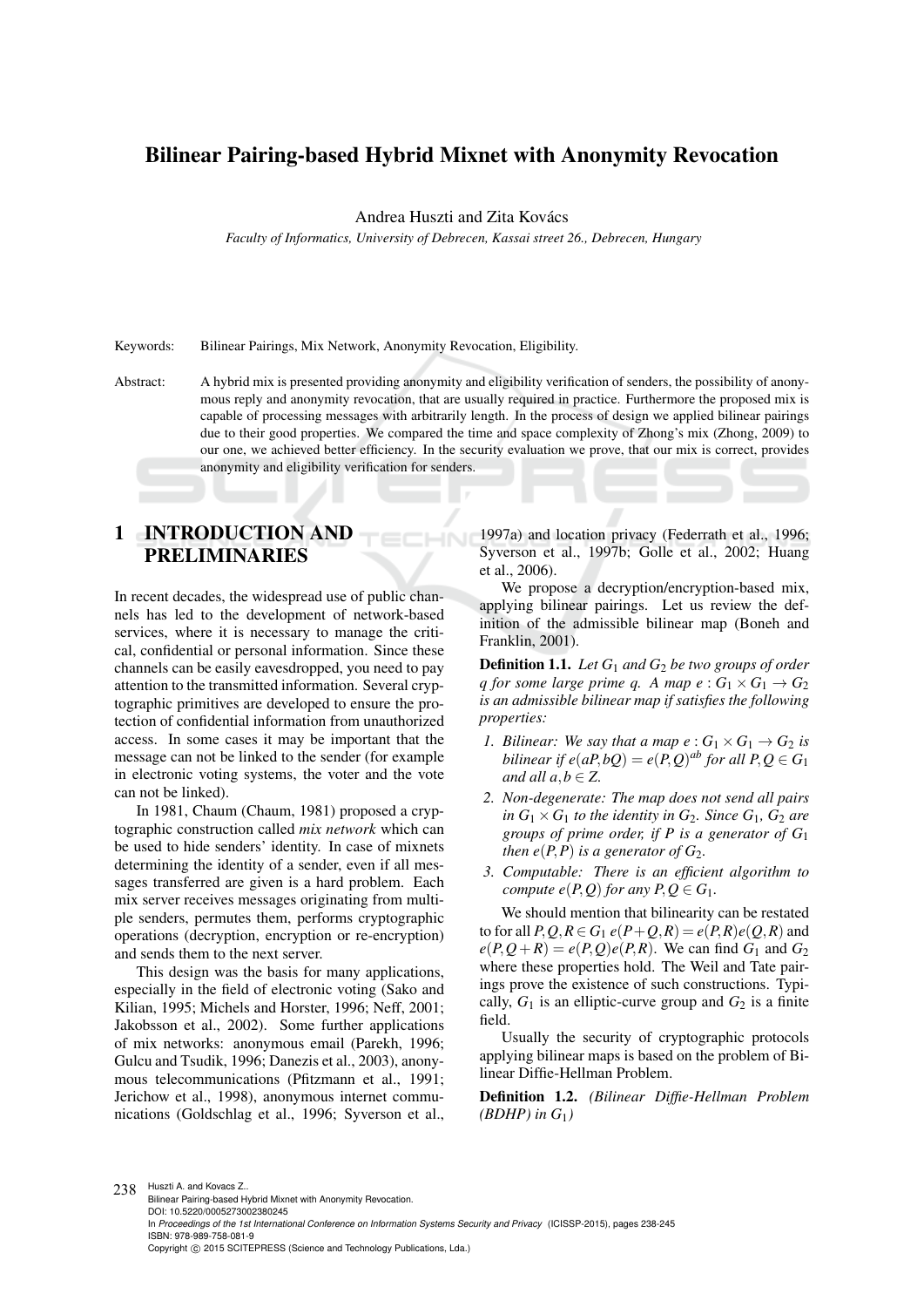*Let e* :  $G_1 \times G_1 \rightarrow G_2$  *be a bilinear map on*  $(G_1, G_2)$ *. The problem is for every a,b,c*  $\in \mathbb{Z}_q^*$ *, given P*, *aP*, *bP*, *cP*, *computing*  $e(P, P)^{abc}$ .

BDHP is closely related to the Computational Diffie-Hellman Problem. For simplicity we give the definition in *G*1.

Definition 1.3. *(Computational Diffie-Hellman Problem (CDHP) in G*1*)*

*The problem is for every*  $a, b \in \mathbb{Z}_q^*$ *, given*  $P, aP, bP$ *, computing abP.*

Hardness of the BDHP implies the hardness of the CDHP in both  $G_1$  and  $G_2$ . Note, that the Decisional Diffie-Hellman Problem (DDHP) in  $G_1$  can be efficiently solved.

Definition 1.4. *(Decisional Diffie-Hellman Problem (DDHP)* in  $G_1$ *)* 

*The problem is for every*  $a, b, c \in \mathbb{Z}_q^*$ *, given P,aP,bP and cP, deciding whether*  $cP = abP$ *.* 

By computing  $e(P, cP) = e(P, P)^c$  and  $e(aP, bP) =$  $e(P, P)^{ab}$ , one can decide whether  $cP = abP$  holds, since  $e(P, P)^{ab} = e(P, P)^c$  if and only if  $abP = cP$ .  $G_1$ is a Gap Diffie-Hellman (GDH) group, if the DDHP is easy and the CDHP is hard in *G*1.

Assuming that BDHP is hard, a one-round threeparty key agreement protocol is constructed (Joux, 2000; Verheul, 2001). There are three participants, each possesses a secret value  $a, b, c \in \overline{Z_q^*}$ , and publishes *aP*, *bP*, *cP*, respectively. With the given  $e: G_1 \times$  $G_1 \rightarrow G_2$  bilinear map the common secret key *K* can be easily calculated by  $K = e(bP, cP)^a = e(aP, cP)^b =$  $e(aP,bP)^c$ .

# 2 RELATED WORK

Chaum's proposal called forth several designs of anonymous communication channels. One can read a nice survey by Sampigethaya in (Sampigethaya and Poovendran, 2006).

A hybrid mix is capable of handling arbitrarily long input messages. There is a hybrid mix proposed by Ohkubo and Abe (Ohkubo and Abe, 2000), that is based on the intractability of the Decision Diffie-Hellman problem and realizes lengthflexibility, length-invariance and provable security (in terms of anonymity).

Subsequenlty proposed mix network schemes, known as public-key mixes, have focused on achieving robustness, typically through heavy reliance on public-key operations (Jakobsson, 1998; Markus and Ari, 1999; Desmedt and Kurosawa, 2000; Mitomo and Kurosawa, 2000). Jakobsson and Juels presented an optimally robust hybrid mix network (Jakobsson and Juels, 2001). They used MAC keys for providing the robustness and in their paper they described these properties of correctness, privacy, robustness and indistinguishability (Jakobsson and Juels, 2001).

In 2009, Zhong proposed an identity-based mix network (Zhong, 2009), which is based on bilinear maps. His construction is a re-encryption mix, that is suitable only for sending short messages, since it proceeds only asymmetric encryptions.

There are solutions that provide anonymous reply. In (Chaum, 1981) Chaum proposed untraceable return addresses which allow the receiver to send a reply message without knowing senders' identity. Another example is the Mixminion (Danezis et al., 2003) which is an anonymous remailer protocol and it supports Single-Use Reply Blocks (or SURBs) to allow anonymous recipients. In these schemes the sender recursively encrypts the return address block and sends it in the body of the message. These encryptions are necessary, even if the receiver does not intend to reply.

# 3 OUR HYBRID MIX

A hybrid mix uses both asymmetric and symmetric operations. It applies asymmetric cryptographic solutions for the key exchange and symmetric ones for encrypting plaintexts. Therefore a hybrid mix efficiently handles long messages as well as short ones. We designed a hybrid mix that is based on admissable bilinear maps due to their good properties. As far as we know, our construction is the first hybrid mixnet, which is based on bilinear maps.

Usually, in case of anonymous communication the receiver needs to know whether the sender is allowed to send a message, *i.e. is eligible for it*. One can think of an e-exam or an e-voting scheme. In both cases there are requirements for participating. In case of e-exams we should verify whether the students accomplished all the prerequisites of an exam, in case of e-voting whether the voters are citizens and have a clean record etc. should be checked. Usually eligibility is not provided for mix networks built in, cryptographers have to solve this problem.

There are situations, when the receiver needs to send messages back to the anonymous sender in a way that the sender remains anonymous. For example, in case of e-tender systems, many times the anonymous applicants have to make up supplements. These cases a mix network should provide *anonymous reply*. In our construction cryptographic operations are needed only if the receiver sends messages back, hence we increased efficiency.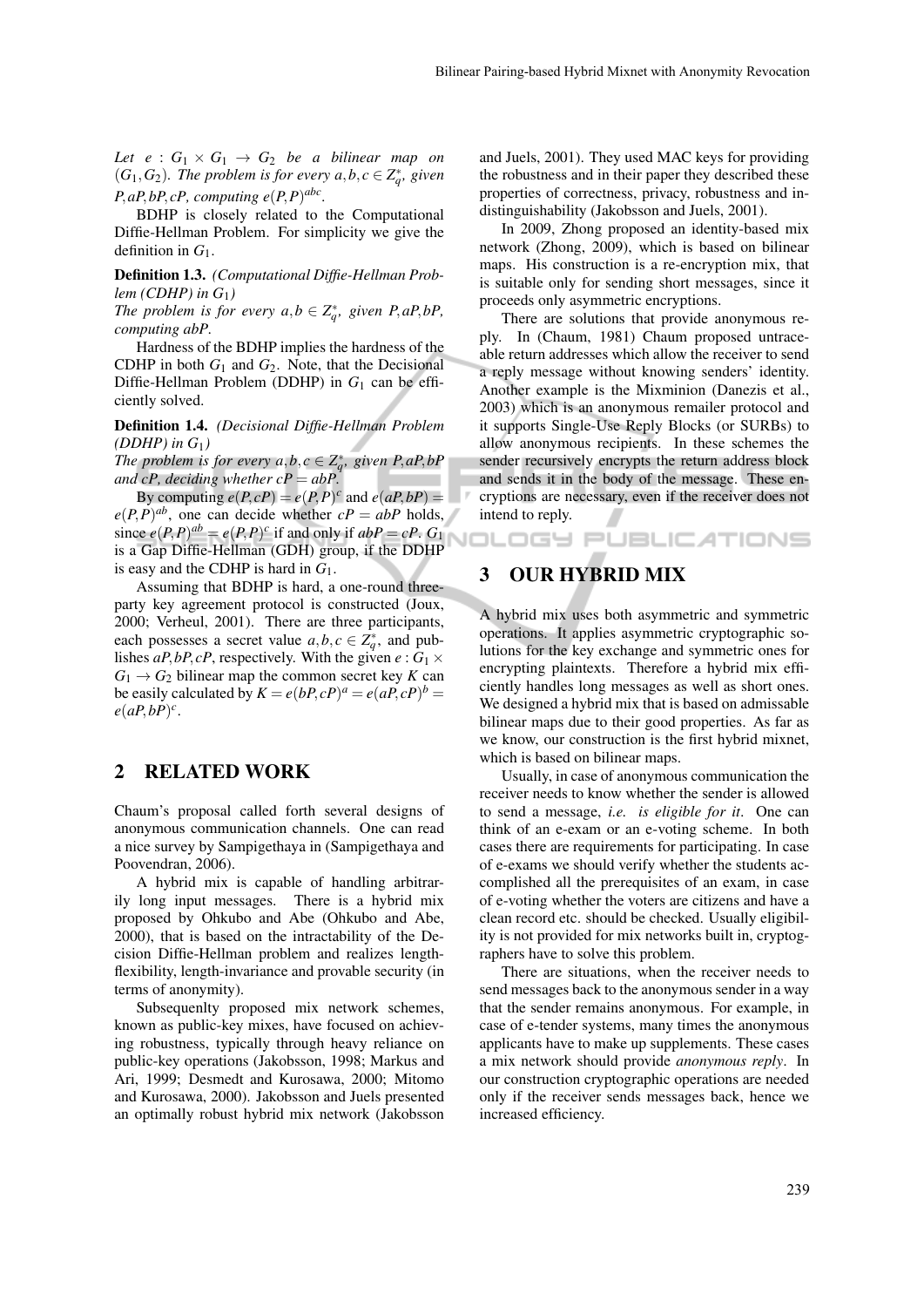In order to prevent illegal activities *anonymity revocation* is needed. There are circumstances when the identity of the anonymous sender should be retrieved. We provide eligibility and anonymity revocation with the help of a registry authority and the mixnet. We take advantages of bilinear maps, since they provide great services for three party protocols. For anonymity revocation besides the encrypted identities, we also use commitment values. By verifying these values a receiver makes sure, that after the deadline senders' anonymity can be revoked. These values are based on user-specific, registry-specific and mixnet-specific elements. Bilinear maps make possible for the three participants to verify (share) these values easily.

Considering practical aspects of a mixnet, it is usually used in a situation, where besides sender's anonymity, eligibility verification, possibility to reply to an anonymous sender and anonymity revocation are also required. We have designed a mix network, that provides all these requirements built in.

# 3.1 Preparation

We use the following notation for the participants. We denote senders by  $S_i$ , where  $i = 1, \ldots, n$ , the publicly known receiver by *R*, the registry authority by *R A*, mix servers by  $M_i$ , where  $i = 1, ..., N$  (the last mix server is the receiver, *i.e.*  $R = M_N$  and the bulletin board by ββ. Our proposed protocol can be built on any  $G_1$ ,  $G_2$  groups, where  $G_1$  is a Gap Diffie-Hellman group and  $G_2$  is a multiplicative group. We assume, that Gap Diffie-Hellman problem is hard.

- 1. *R A* generates system parameters: groups *G*1, *G*2, bilinear map  $e: G_1^2 \to G_2$ , generator element *P* of  $G_1$ , hash functions  $H_1: \{0,1\}^* \to G_1$  and  $H_2$ :  $G_2 \rightarrow \{0,1\}^l$ . All parameters are made public.
- 2. Furthermore *R A* creates a random secret value  $\overline{s} \in Z_q^*$  and outputs  $\overline{s}P$  public key.
- 3. Each *M<sup>i</sup>* generates random, secret, composite value  $m_i$  and outputs

$$
\prod_{k=1}^i m_k P.
$$

Finally *R* chooses random, secret  $m_N$  and calculates  $\overline{m}P = \prod_{k=1}^{N} m_k P$ . This value is used for generating commitment values.

- 4. Each  $\mathcal{M}_i$  chooses random, secret values  $x_i \in Z_q^*$ , then calculates and publishes  $PK_{\mathcal{M}_i} = x_i \prod_{j=1}^i m_j P$ and  $\prod_{j=1}^{i} x_j m_j P$  values.
- 5. *R* also chooses  $x_N \in Z_q^*$  and publishes  $PK_R =$  $x_N \prod_{j=1}^N m_j P = x_N \overline{m} P$  and  $\prod_{j=1}^N x_j m_j P = \overline{x} \overline{m} P$

where  $\bar{x}$  is never calculated explicitly. *R* also outputs *xNP* public key for providing anonymous reply.

#### 3.2 Registration

We consider the situation, when there are several senders and only one receiver. In practise, often there is only one receiver, one can think of an e-voting, etender or an e-survey scheme. Senders send messages anonymously to a (not anonymous) receiver. During registration *R A* verifies the eligibility of each sender and blindly authorizes their messages. We applied blind short signatures (Boldyreva, 2003) with a small modification.

- 1. Let us denote the message by *msg*, that sender *S<sup>i</sup>* would like to send to receiver *R*. *S<sup>i</sup>* generates an  $u^{(i)} \in Z_q^*$  random value.
- 2.  $S_i$  authenticates himself to  $R A$  and asks for authorization by sending his identification number with bit length *l* and  $H_1(msg) + u^{(i)}P$  on a *secret*, TECHNO *authenticated channel*.
	- 3.  $R A$  verifies whether  $S_i$  is eligible for sending messages to *R*. If  $S_i$  is eligible, then  $R A$  blindly signs  $H_1(msg) + u^{(i)}P$  and sends  $\bar{s}(H_1(msg) +$  $u^{(i)}P$  to  $S_i$ . *R A* also calculates a commitment value  $\mu_i$  for verification purposes and  $\varepsilon_i$ , that is the sender's identity number encrypted.

$$
\mu_i = e(\overline{m}P, H_1(msg) + u^{(i)}P)^{\overline{s}} \n\epsilon_i = S_i \otimes H_2(e(\overline{m}P, H_1(msg) + u^{(i)}P)^{\overline{s}})
$$

4.  $S_i$  calculates  $\bar{s}H_1(msg)$  with the knowledge of  $u^{(i)}\bar{s}P$  and generates  $msg||\bar{s}H_1(msg),$  where  $\overline{s}H_1(msg)$  is  $\mathcal{R}\mathcal{A}$ 's signature on *msg.*  $S_i$  also verifies  $e(\overline{s}H_1(msg), P) = e(\overline{s}P, H_1(msg)).$ 

 $\mathcal{R}\mathcal{A}$  makes  $(\mu_i, \varepsilon_i)$  pairs public in a permuted order on ββ.

#### 3.3 Message Submission and Mixing

*S*<sup>*i*</sup> generates a secret, random value:  $a_{s_i} \in Z_q^*$  that is necessary for the reply and calculates the following plaintext:

$$
p = msg||\overline{s}H_1(msg)||a_{s_i}P
$$

 $S_i$  generates the following symmetric encryption keys:

$$
K_j^{(i)} = H_2(e(PK_{\mathcal{M}_j}, \bar{s}P)^{u^{(i)}}), \text{where } j = 1, ..., N - 1
$$
  

$$
K_R^{(i)} = H_2(e(PK_R, \bar{s}P)^{u^{(i)}})
$$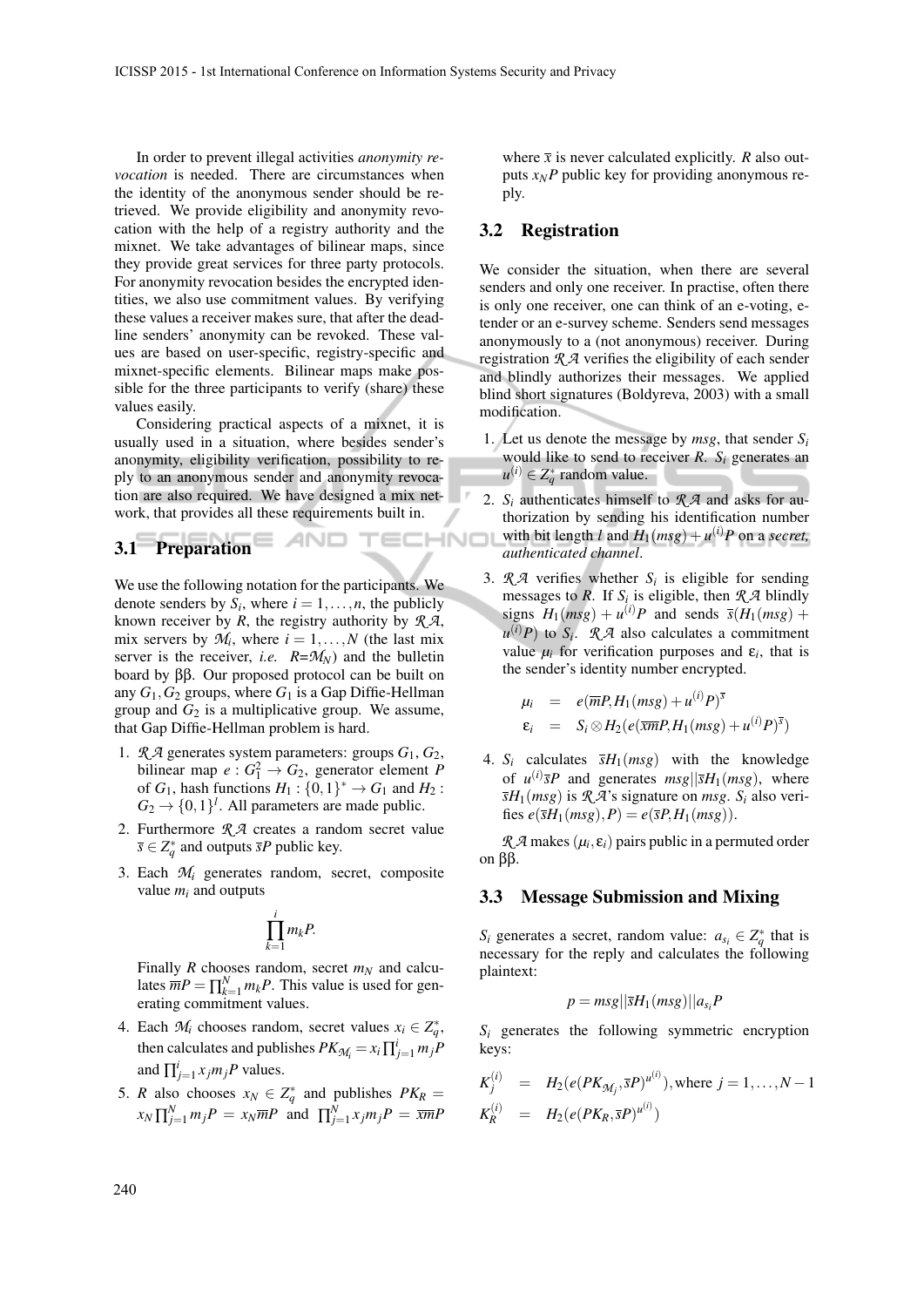encrypts plaintext *p*:

$$
M_1^{(i)} = Enc_{K_1^{(i)}}(Enc_{K_2^{(i)}}(...Enc_{K_R^{(i)}}(p))),
$$

randomly chooses  $u_1^{(i)}$  $\binom{(i)}{1}, \binom{(i)}{2}$  $u_1^{(i)}$  such that  $u_2^{(i)} = u_1^{(i)}$  $\frac{(i)}{1} \cdot u_2^{(i)}$ 2 and sends  $v_1^{(i)} = u_1^{(i)}P||w_1^{(i)} = u_2^{(i)}$  $\frac{\gamma^{(i)}}{2}$ 5 $P||M_1^{(i)}$  $\int_1^{(t)}$  to  $\mathcal{M}_1$ .

Mix server  $M_j$  receives three values concatenated  $v_i^{(i)}$  $\|y^{(i)}_j\|$  $\frac{(i)}{j}||M_j^{(i)}|$  $\binom{i}{j}$  for each *S*<sup>*i*</sup>. Values  $v_j^{(i)}$  $\binom{i}{j}$  and  $w_j^{(i)}$  $j^{(i)}$  are necessary for symmetric key generation and the third one is the encrypted message. Each mix collects all messages from each  $S_i$ , where  $i = 1, \ldots, n$ , hence receives:

$$
v_j^{(i)} = \prod_{k=1}^{j-1} a_k^{(i)} \cdot u_1^{(i)} P \text{ where } j = 2, ..., N-1
$$
  

$$
w_j^{(i)} = \prod_{k=1}^{j-1} b_k^{(i)} \cdot u_2^{(i)} \bar{s} P \text{ where } j = 2, ..., N-1.
$$

 $M_j$  calculates  $v_{j+1}^{(i)} = a_j^{(i)}$  $\frac{(i)}{j} \cdot \frac{v^{(i)}_j}{j}$  $y_j^{(i)}, w_{j+1}^{(i)} = b_j^{(i)}$  $\stackrel{(i)}{j}$   $\cdot$   $\stackrel{(i)}{w}$ *j* , where  $a_i^{(i)}$  $\mathbf{z}_j^{(i)}$ ,  $\mathbf{b}_j^{(i)} \in \mathbb{Z}_q^*$  randomly chosen, such that  $m_j = a_j^{(i)}$  $\stackrel{(i)}{j}\cdot b_{j}^{(i)}$  $j$ <sup>( $j$ </sup>), then gets randomized symmetric keys  $K_j^{(i)} = H_2(e(v_{j+1}^{(i)}))$  $\chi_{j+1}^{(i)}, w_{j+1}^{(i)}$  $\mathcal{M}_j$  decrypts ciphertexts  $M_{j+1}^{(i)} = Dec_{K_{j}^{(i)}}(M_{j}^{(i)})$  $j^{(t)}$ ), then permutes the list of triplets  $v_{i+1}^{(i)}$  $\|j+1\|w_{j+1}^{(i)}\|$  $\frac{(i)}{j+1}||M^{(i)}_{j+1}$  $j_{j+1}^{(i)}$ , where  $i = 1, \ldots, n$  and outputs them to mix  $\mathcal{M}_{j+1}$ .

## 3.4 Receiving the Message

*R* receives  $v_N^{(i)}$  $\frac{(i)}{N}$   $||w_N^{(i)}||$  $\frac{(i)}{N}$   $\mid$   $M_N^{(i)}$  $N^{(i)}$  from each  $S_i$ , calculates  $K_R^{(i)} = H_2(e(v_N^{(i)})$  $\binom{(i)}{N}, m_N \cdot w_N^{(i)}$  $\binom{n}{N}$ <sup>*x<sub>N</sub>*</sup>) and de- $\text{crypts} \quad p \; = \; Dec_{K_R^{(i)}}(M_N^{(i)})$  $p = msg||\bar{s}H_1(msg)||a_{s_i}P$ . *R* examines, whether  $\binom{N}{N}$ . We repeat that the message  $\vec{p}$  came from an eligible sender by verifying the signature of *R A*. Hence *R* confirms whether:

$$
e(\overline{s}H_1(msg), P) = e(\overline{s}P, H_1(msg))
$$

*R* also checks whether the commitment value

$$
\mu_i = e(v_N^{(i)}, m_N \cdot w_N^{(i)}) \cdot e(\overline{s}H_1(msg), \overline{m}P)
$$

exists on ββ. If *R* finds  $\mu_i$ , then  $S_i$  sent the correct  $\mu P$  and  $H_1(msg) + u^{(i)}P$  to the first mix and *R A*. That means the sender's encrypted identity can be decrypted by the mix servers and *R* after the deadline. For eligible senders *R* stores:

$$
\mu_i||msg||\bar{s}H_1(msg)||a_{s_i}P.
$$

We will use  $\mu_i$  for anonymity revocation and  $a_s$ *P* to reply to the anonymous sender.

#### 3.5 Anonymous Reply

In case receiver  $R$  is willing to send a message  $t$  back to the anonymous sender  $S_i$ , then chooses a random value  $r_{s_i} \in Z_q^*$  and calculates  $K_R^{(i)} = H_2(e(r_{s_i}a_{s_i}P, r_{s_i}^{-1}\overline{s}P)^{x_N})$  symmetric key, and encrypts message *t*:  $M_1^{(i)} = Enc_{\widehat{K_R^{(i)}}}$ (*t*). *R* sends  $r_{s_i}a_{s_i}P||r_{s_i}^{-1}\bar{s}P||M_1^{(i)}$  for each sender to  $\mathcal{M}_1$ . Each mix server  $M_j$  after receiving  $v_j^{(i)}$  $\int\limits_j^{(i)}||w_j^{(i)}||M_j^{(i)},$  where

$$
\widehat{v_j^{(i)}} = \prod_{k=1}^{j-1} a_k^{(i)} \cdot r_{s_i} a_{s_i} P, \widehat{w_j^{(i)}} = \prod_{k=1}^{j-1} b_k^{(i)} \cdot r_{s_i}^{-1} \overline{s} P.
$$

calculates

$$
\widehat{V_{j+1}^{(i)}} = a_j^{(i)} \cdot \widehat{V_j^{(i)}}, \widehat{W_{j+1}^{(i)}} = b_j^{(i)} \cdot \widehat{W_j^{(i)}}
$$
\n
$$
\widehat{K_j^{(i)}} = H_2(e(\widehat{V_{j+1}^{(i)}, W_{j+1}^{(i)}})^{x_j}), \widehat{M_{j+1}^{(i)}} = Enc_{\widehat{K_j^{(i)}}}(\widehat{M_j^{(i)}}).
$$
\nValues,  $c^{(i)}$  and  $b^{(i)}$  are chosen randomly, each that

Values  $a_i^{(i)}$  $\binom{i}{j}$  and  $\binom{j}{j}$  $j$ <sup>(*i*</sup>) are chosen randomly such that  $m_j = a_j^{(i)}$  $\stackrel{(i)}{j}\cdot\stackrel{(j)}{b_j}$  $\widehat{y}^{(i)}_j$ , and sends  $\widehat{v_{j+1}^{(i)}} || \widehat{w_{j+1}^{(i)}} || \widehat{M_{j+1}^{(i)}}$  to  $M_{j+1}$ . Server  $M_{N-1}$  outputs all the calculated values with *H*<sub>1</sub>( $\widehat{K_{N-1}^{(i)}}$ ) to ββ. *S<sup>i</sup>* calculates keys

$$
\widehat{K_j^{(i)}} = H_2(e(PK_{\mathcal{M}_j}, \bar{s}P)^{a_{s_i}}), \text{where } j = 1, \dots, N-1
$$

$$
\overbrace{K_R^{(i)}}^{\hspace{2cm}} = H_2(e(x_NP,\overline{s}P)^{a_{s_i}}).
$$

and looks for  $H_1(\widehat{K_{N-1}^{(i)}})$  on  $\beta\beta$ , accesses all data and decrypts the proper  $M_N^{(i)}$  with the keys above.  $S_i$  gets  $t = Dec \widehat{K_R^{(i)}}$   $(Dec \widehat{K_1^{(i)}})$  $\left(\ldots Dec \atop K_{N-1}^{(i)}\right)$  $(\widehat{M_N^{(i)}}))$ ) plaintext.

#### 3.6 Anonymity Revocation

There are several applications, when after a certain deadline the identity of the anonymous sender should be revealed. We could think of either an e-tender or an e-exam scheme. In general, anonymity revocation should be provided even if the sender is not willing to reveal his identity (e.g. an examinee does not want to get a bad grade).

Our solution determines senders' real identity with the help of the mixnet. Receiver *R* sends value  $\mu_i^{x_N}$  to the first mix. Each server  $\mathcal{M}_j$  power the received value to  $x_j$  and sends it to the next server. Finally,  $\mu_i^{\overline{x}}$  is given. After  $H_2(\mu_i^{\overline{x}})$  =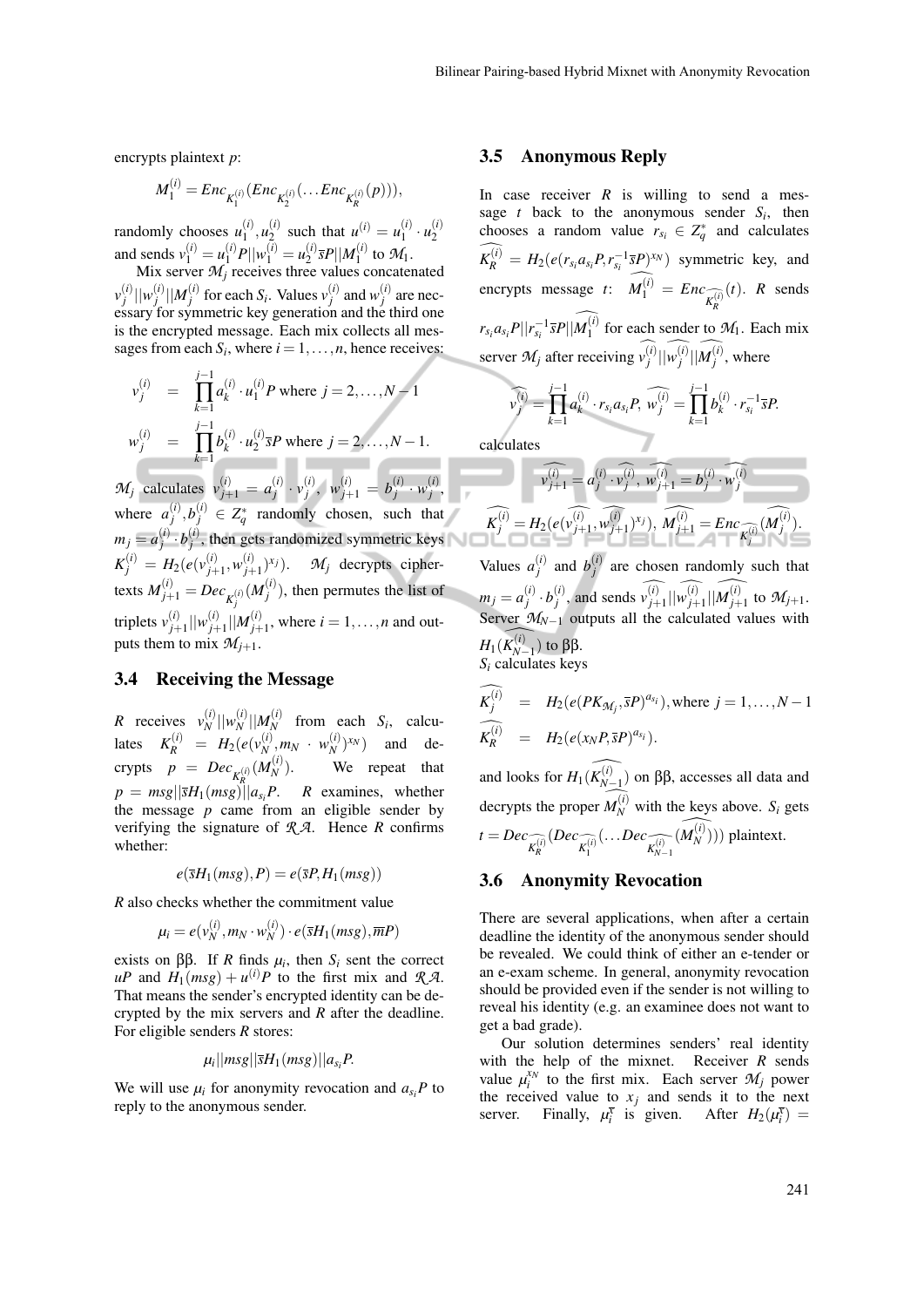$H_2(e(\overline{x}mP,H_1(msg)+u^{(i)}P)^{\overline{s}})$  is calculated, identity number  $S_i$  is received with the help of  $\varepsilon_i$ .

We should mention, that if the sender is willing to participate in the revocation process, then the real identity can be determined without the mix servers in an easier and lower-cost way. If the sender provides the secret value  $u^{(i)}$ ,  $R A$  can retrieve the sender's identity by calculating  $H_2(e(\overline{x}mP, H_1(msg) + u^{(i)}P)^{\overline{s}})$ .

## 4 SECURITY EVALUATION

In this section we show that our mix provides security requirements of correctness, anonymity and eligibility.

#### 4.1 Correctness

First we prove that our scheme is correct concerning the mix process, the anonymous reply and also the process of anonymity revocation.  $T = 0$ 

Definition 4.1. *We call our mixnet correct, if for every plaintext calculated by the receiver there is a corresponding ciphertext in the input list of the mixnet. This means that every plaintext is a multiple decryption of a ciphertext, and no two plaintexts are the multiple decryptions of the same ciphertext.*

The following theorem states that our mixnet is correct.

Theorem 4.1. *The proposed mix protocol is operating correctly.*

*Proof.* Each sender  $S_i$  (where  $i = 1, \ldots, n$ ) sends a triplet  $(v_1^{(i)} = u_1^{(i)}P||w_1^{(i)} = u_2^{(i)}$  $\frac{(i)}{2}\overline{s}P||M_{1}^{(i)}$  $1^{(1)}$  to the first mix server  $M_1$ . The third value  $M_1^{(i)}$  $1^{(1)}$  is an N-times encryption of the plaintext *p* which contains the message *msg* of  $S_i$ .  $M_1$  receives *n* triplets and  $M_j$  (where  $j = 2,..., N - 1$ ) receives a permutation of modified triplets from  $M_{j-1}$ . The sender calculates the symmetric keys for secure communication with all mix server *M<sup>j</sup>* :

$$
K_j^{(i)} = H_2(e(PK_{\mathcal{M}_j}, \bar{s}P)^{u^{(i)}}) = H_2(e(x_j \prod_{k=1}^j m_k P, \bar{s}P)^{u^{(i)}})
$$

where  $j = 1, ..., N - 1$  and the mix server  $M_J$  (where  $J = 1, \ldots, N - 1$ ) calculates this symmetric key:

$$
K_J^{(i)} = H_2(e(\prod_{k=1}^J a_k^{(i)} u_1^{(i)} P, \prod_{k=1}^J b_k^{(i)} u_2^{(i)} \overline{s} P)^{x_J})
$$

Because of the bilinear property of mapping *e* the corresponding keys are the same if and only if  $j = J$ . (Note that  $m_k = a_k^{(i)}$  $\frac{(i)}{k} \cdot b_k^{(i)}$  $u_k^{(i)}$  and  $u^{(i)} = u_1^{(i)}$  $u_1^{(i)} \cdot u_2^{(i)}$  $\binom{1}{2}$  The receiver *R* receives a set of the triplets from  $\mathcal{M}_{N-1}$ :

$$
(v_N^{\sigma(i)}||w_N^{\sigma(i)}||M_N^{\sigma(i)})
$$

where  $\sigma(i)$  is the permutation of  $i = 1, \ldots, n$  and gets:

$$
(v_N^{\sigma(i)}||m_N \cdot w_N^{\sigma(i)}||M_N^{\sigma(i)})
$$

The receiver in order to get the plaintexts does the following calculations for all  $M_N^{(j)}$ *N* :

$$
p'_{j} = Dec_{K_{R}^{(j)}}(M_{N}^{(j)}) = Dec_{K_{R}^{(j)}}(Enc_{K_{R}^{(i)}}(p_{i}))
$$

where  $j = 1, \ldots, n$ ,  $i = \sigma(j)$  and

$$
K_R^{(j)} = H_2(e(v_N^{(j)}, m_N \cdot w_N^{(j)})^{x_N})
$$
  
= 
$$
H_2(e(\prod_{k=1}^{N-1} a_k^{(j)} u_1^{(i)} P, m_N \prod_{k=1}^{N-1} b_k^{(j)} u_2^{(i)} \overline{s} P)^{x_N})
$$

and the symmetric key for *R* calculated by the sender *Si* :

$$
K_R^{(i)} = H_2(e(PK_R, \bar{s}P)^u) = H_2(e(x_N\overline{m}P, \bar{s}P)^{u^{(i)}})
$$

Thus using the bilinear property of mapping *e* the receiver able to get a plaintext if and only if  $K_R^{(j)}$  =  $K_R^{(i)}$  $P_R^{(i)}$  and then the plaintext of  $p'_j$  is  $p_i$ .

The anonymous reply works similarly to the message submission. In this case the sender is *R* and the anonymous receiver is the sender *S<sup>i</sup>* who sent the message *msg* that is stored with  $a_s$ *P*. In order to send the reply message  $S_i$  calculates  $H_1(\widehat{K_{N-1}^{(i)}}) = H_1(H_2(e(PK_{M_{N-1}}, \bar{s}P)^{a_{s_i}})) =$  $H_1(H_2(e(x_{N-1} \prod_{j=1}^{N-1} m_j P_{\bar{s}} P)^{a_{s_i}}))$  and searches this on ββ. The list of messages contains values

$$
\widehat{v_N^{(i)}} = \prod_{k=1}^{N-1} a_k^{(i)} r_{s_i} a_{s_i} P,
$$
\n
$$
\widehat{w_N^{(i)}} = \prod_{k=1}^{N-1} b_k^{(i)} r_{s_i}^{-1} \overline{s} P,
$$
\n
$$
\widehat{M_N^{(i)}} = Enc_{\widehat{K_{N-1}^{(i)}}} (... (Enc_{\widehat{K_1^{(i)}}} (Enc_{\widehat{K_R^{(i)}}} (t))))
$$

where  $K_j^{(i)} = H_2(e(\prod_k^j$  $\sum_{k=1}^{j} a_k^{(i)}$  $\prod_k^{(i)} r_{s_i}a_{s_i}P, \prod_k^{j}$  $\sum_{k=1}^{j} b_k^{(i)}$  $r_k^{(i)} r_{s_i}^{-1} \bar{s} P)^{x_j}$ calculated by mix server  $M_j$ . Due to the bilinear property of *e* these keys are the same keys as the sender  $S_i$  calculates for  $M_j$ :  $H_2(e(PK_{\mathcal{M}_j}, \overline{s}P)^{a_{s_i}}) = H_2(e(x_j\prod_{k=1}^j m_kP_{\overline{s}}P)^{a_{s_i}}).$ Furthermore *R* calculates the symmetric key:

$$
\widehat{K_{R_1}}=H_2(e(r_{s_i}a_{s_i}P,r_{s_i}^{-1}\overline{s}P)^{x_N})
$$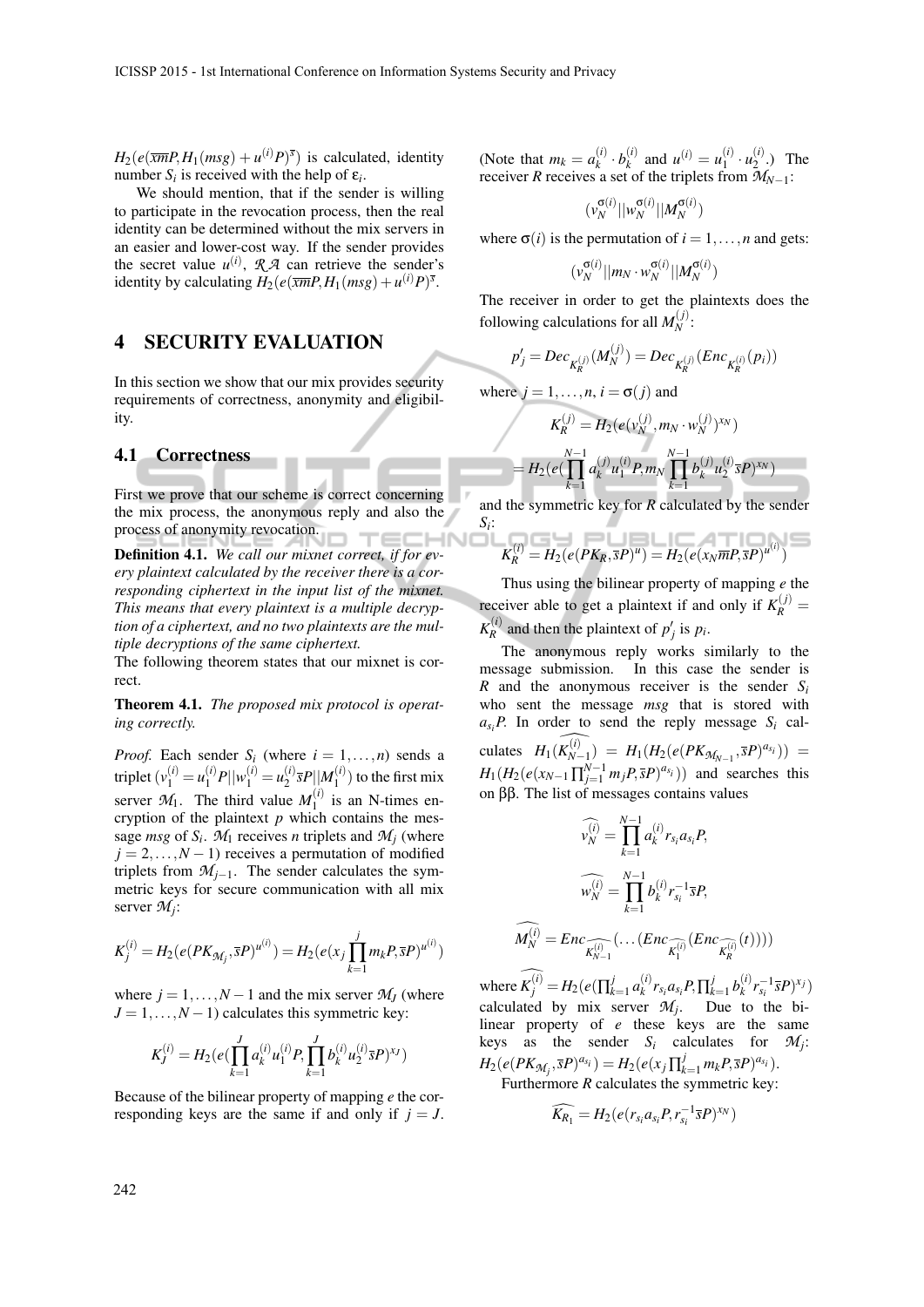and  $S_i$  calculates the symmetric key:

$$
\widehat{K_{R_2}}=H_2(e(x_NP,\overline{s}P)^{a_{s_i}})
$$

Mapping *e* has bilinear property so

$$
\widehat{K_{R_1}} = H_2(e(r_{s_i}a_{s_i}P, r_{s_i}^{-1}\overline{s}P)^{x_N}) = H_2(e(x_NP, \overline{s}P)^{a_{s_i}})
$$

 $= K_{R_2}$  holds.

Let us note that from the anonymous participants only  $S_i$  is able to calculate the necessary keys, since the secret value  $a_{s_i}$  is need.

## 4.2 Anonymity

We consider *static* adversary in a *semi-honest model*. A model is called semi-honest, if the dishonest users follow the protocol and also keep a record of all intermediate results. An adversary is static, if corrupted players are specified at the beginning of the protocol, they stay corrupted during the whole process and no new ones stand in with them. The adversary observes all public information and possesses all attacked players' secret information (*i.e.* keys, permutation).

The anonymity property of our system says that an adversary who has access to corrupt players' secret data and observes all the public information of the protocol including views of the registry and mix servers, input ciphertexts and the shuffled list of output messages, cannot tell which message was sent by which sender. We also assume, that there is at least one mix server and two senders that are not corrupted by the adversary, *i.e.* the secret permutation and secret keys are not revealed to the adversary, furthermore the registry and the receiver do not collude.

In order to give the proof, we assume, that the following problem in  $(G_1, G_2, e)$  is hard.

**Definition** 4.2. *For every r,r*<sub>1</sub>,*r*<sub>2</sub>,*r*<sub>3</sub>,*r*<sub>4</sub> ∈  $Z_q^*$  $given \quad P, rP \in G_1 \quad and \quad (V_0, W_0), \quad (V_1, W_1)$ ,  $(r_1V_b, r_2W_b)$ ,  $(r_3V_{\bar{b}}, r_4W_{\bar{b}})$ , where  $r_1r_2 = r_3r_4 = r$ , *the problem is to output b*  $\in \{0,1\}$ *.* 

Let us review the Matching Find-Guess Problem (MFGP) (Fujisaki and Okamoto, 1999).

Definition 4.3. *Matching Find-Guess (MFG) Problem (Fujisaki and Okamoto, 1999)*

*For every plaintexts x*0, *x*<sup>1</sup> *and for every symmetric*  $k$ *eys*  $K_0, K_1$  *given*  $(Enc_{K_0}(x_0), Enc_{K_1}(x_1), x_b, x_b)$ *, the problem is to output b*  $\in \{0,1\}$ *.* 

Studying the proposed mix network, one can see, that the identity of a sender cannot be retrieved, since the attacker cannot connect messages of the input lists of  $M_i$  and  $M_{i+1}$ . because the attacker is not able to solve the MFGP, or the BDHP or the problem given in Definition 4.2.

An adversary is able to connect messages of the input lists, if he can *calculate the secret symmetric*  $\mathcal{R}$ , *key*, *i.e.* he can calculate  $K_j^{(i)} = H_2(e(\mathit{PK}_{\mathcal{M}_j}, \overline{s}P)^{u^{(i)}}) =$  $H_2(e(u_1^{(i)}P, u_2^{(i)})$  $\sum_{i=1}^{(i)} ({}^{j}S P)^{x_i} \prod_{j=1}^{i} {}^{m_j}$ , where  $j = 1, ..., N$ . The adversary has access to the public key  $PK_{\mathcal{M}_i} =$ 

 $x_i \prod_{j=1}^i m_j P$  and the messages

$$
v_1^{(i)} = u_1^{(i)} P,
$$
  

$$
w_1^{(i)} = u_2^{(i)} \bar{s} P,
$$

that are sent by  $S_i$ . Since the BDHP is hard, the adversary is not able to calculate  $K_j^{(i)}$  =  $H_2(e(u_1^{(i)}P, u_2^{(i)})$  $\frac{(i)}{2} \overline{s} P)^{x_i \prod_{j=1}^i m_j}$ .

An adversary can connect messages of the input lists, if he is able to find a relationship between  $M_i^{(i)}$ *j* and  $M_i^{(i+1)}$  $j^{(t+1)}$ . Since the MFGP is hard, this is not possible.

The third way to match messages is to connect the pairs  $(v_i^{(i)})$  $\binom{i}{j},\binom{j}{j}$  $j^{(i)}$ ) and  $(v_{j+}^{(i)})$  $\begin{array}{c} (i)\ \hline j+1\end{array},w_{j+1}^{(i)}$  $j_{+1}^{(t)}$ ). Since the problem given in Definition 4.2 is hard, the adversary is not successful.

## 4.3 Eligibility

 $\Box$ 

We assume a threat model, where senders during registration and message submission are in a controlled room, *i.e.* corrupt, eligible senders are not allowed to send messages (e.g.  $msg, \bar{s}(H1(msg)), u^{(i)})$  to the adversary. This case, the adversary should choose values  $(v_1^{(i)})$  $\binom{(i)}{1}, \mathcal{W}_1^{(i)}$  $\binom{(i)}{1},M_1^{(i)}$  $1^{(1)}$ ) such that, after the mix process the receiver could find  $\mu_i = e(v_N^{(i)})$  $w_N^{(i)}, m_N \cdot w_N^{(i)}$  $\binom{U}{N}$ . *e*( $\bar{s}H_1(msg), \bar{m}P$ ) = *e*( $\bar{m}P, H_1(msg) + u^{(i)}P)^{\bar{s}}$  on ββ. Assuming that short signature generation without the knowledge of the secret key is hard, the attacker cannot calculate the correct triplet, hence cannot submit messages to the mix network to be successful.

## 5 PROPERTIES

We also examined the time and space complexity of our solution and compared it to the identity-based scheme proposed by Zhong (Zhong, 2009). His scheme is also based on bilinear pairings and implements a mix network, as ours. We denoted the operations as follows: additions in *G*<sup>1</sup> (ADD), scalar multiplications of elements in *G*<sup>1</sup> (SMU), multiplication in *G*<sup>2</sup> (MUL), bilinear maps (BMP) and divisions in  $G_2$  (DIV). First we compare the number of that operations which provided by both systems: submitting, mixing and receiving messages.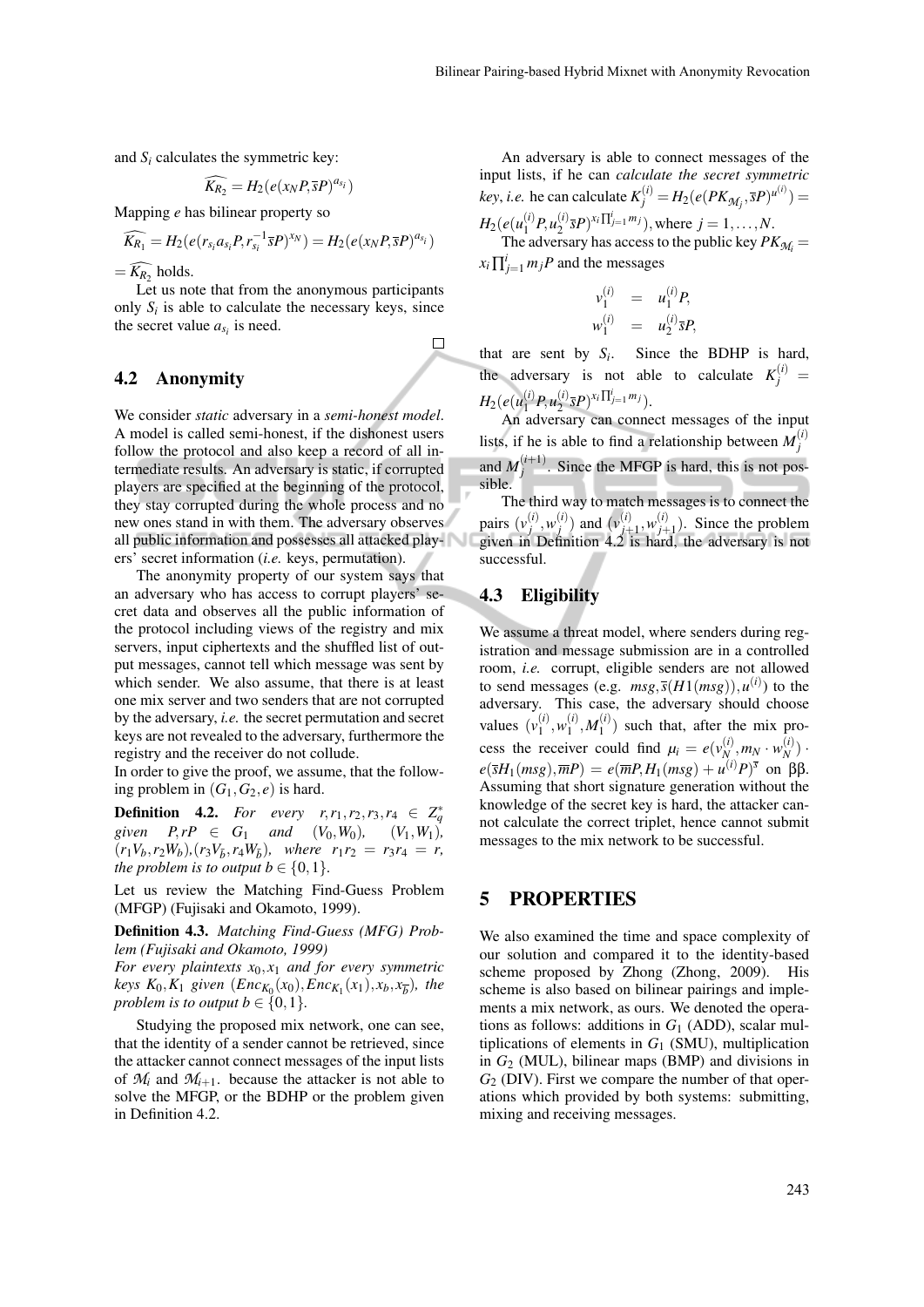The following tables contain the number of the calculations of the participants.

|                       | $\overline{Sender}(\#n)$ |  | SMU       |      | MUL |            | BMP |            | ADD |                  |  |
|-----------------------|--------------------------|--|-----------|------|-----|------------|-----|------------|-----|------------------|--|
|                       | <b>IB</b> mix            |  | 2         |      |     |            |     |            |     |                  |  |
|                       | Our mix                  |  | 3         |      |     |            |     | Ν          |     |                  |  |
| Mix servers $(\#N-1)$ |                          |  |           |      | ADD |            | MUL |            | SMU | <b>BMP</b>       |  |
| <b>IB</b> mix         |                          |  |           | n    |     | n          |     | 2n         |     | 2n               |  |
| Our $m\bar{x}$        |                          |  |           |      |     | 0          |     | 3n         |     | $\boldsymbol{n}$ |  |
|                       |                          |  |           |      |     |            |     |            |     |                  |  |
|                       | Receiver<br>ADD          |  |           | MUL. |     | <b>SMU</b> |     | <b>BMP</b> |     | DIV              |  |
|                       | <b>IB</b> Mix<br>n       |  | $(n+N-1)$ |      | 2n  |            | 2n  |            |     | n                |  |
|                       | Our mix<br>O             |  |           |      |     | 2n         |     | n          |     |                  |  |

In our system the sender performs more calculations, since symmetric keys are generated for encrypting arbitrary long messages, that is not provided in (Zhong, 2009). Nevertheless, both the receiver's and the mix calculations are more efficient in our case. We should mention, that in case of cascade mixnets the first server starts its operation only if it receives enough number of messages. Basically, the efficiency of a mix depends on the computations made by the servers and the receivers.

Compare to Zhong's system we provide additional and optional services: anonymous reply, eligibility and revocation. The process and the cost of the *reply* are similar to the message submission.

In our solution the sender's *eligibility* is provided by the signature of the registration authority *R A* and the value  $\mu$ <sup>*i*</sup> on ββ. The extra cost of eligibility verification is for the senders: 1 SMU, 2 BMP, 1 ADD and 1 ADDINV (additive inverse in *G*1) calculations, for the registration authority: *n* SMU and 2*n* BMP calculations and for the receiver: 4*n* BMP calculations, *n* MUL and *n* SMU, (where *n* is the number of the senders thus the number of the messages).

We provide *anonymity revocation*, as well. If the senders are not cooperative, then the receiver *R* and the mix servers together retrieve the senders' identities, that costs *n* EXP (exponentiation in  $G<sub>2</sub>$ ) calculations for the receiver and for each server.

The overall space complexity of the communication is the following:

|               | κ bits security params |
|---------------|------------------------|
| <b>IB</b> mix | $(3N-2)\kappa n$       |
| Our mix       | 3N <sub>Kn</sub>       |

It is shown that our mix is capable of handling arbitrary long messages in an efficient way with 2κ*n* extra space.

# 6 CONCLUSION AND FUTURE WORK

In this paper we proposed a bilinear pairing-based hybrid mix and its security and efficiency evaluation. We proved, that the participants could send messages in an anonymous way and if it is necessary the real identity can be revoked after a certain deadline by the collaboration of the receiver and the mix servers.

Our mix also provides the possibility of eligibility verification, that is an important service in case of anonymous communication.

Furthermore, our mix network allows anonymous reply, in a way that the sender's identity still remains secret.

Finally, this is a hybrid mix, making possible of transmitting messages with arbitrary length. We could think of either an e-voting application where the messages are usually short, or an e-exam application where the messages could be short or long, as well.

In the future we plan to give a formal security evaluation for anonymity and eligibility and examine how our hybrid mix can be applied for one the most complicated applications, for an e-exam.

# ACKNOWLEDGEMENT

The publication was supported by the TAMOP-4.2.2.C-11/1/KONV-2012-0001 project. The project has been supported by the European Union, cofinanced by the European Social Fund. The author is also supported by the Hungarian National Foundation for Scientific Research Grant No. NK 104208.

## REFERENCES

- Boldyreva, A. (2003). Threshold signatures, multisignatures and blind signatures based on the gap-diffiehellman-group signature scheme. In *Proceedings of the 6th International Workshop on Theory and Practice in Public Key Cryptography: Public Key Cryptography*, PKC '03, pages 31–46, London, UK, UK. Springer-Verlag.
- Boneh, D. and Franklin, M. K. (2001). Identity-based encryption from the weil pairing. In *Proceedings of the 21st Annual International Cryptology Conference on Advances in Cryptology*, CRYPTO '01, pages 213– 229, London, UK, UK. Springer-Verlag.
- Chaum, D. L. (1981). Untraceable electronic mail, return addresses, and digital pseudonyms. *Commun. ACM*, 24(2):84–90.
- Danezis, G., Dingledine, R., Hopwood, D., and Mathewson, N. (2003). Mixminion: Design of a type iii anony-